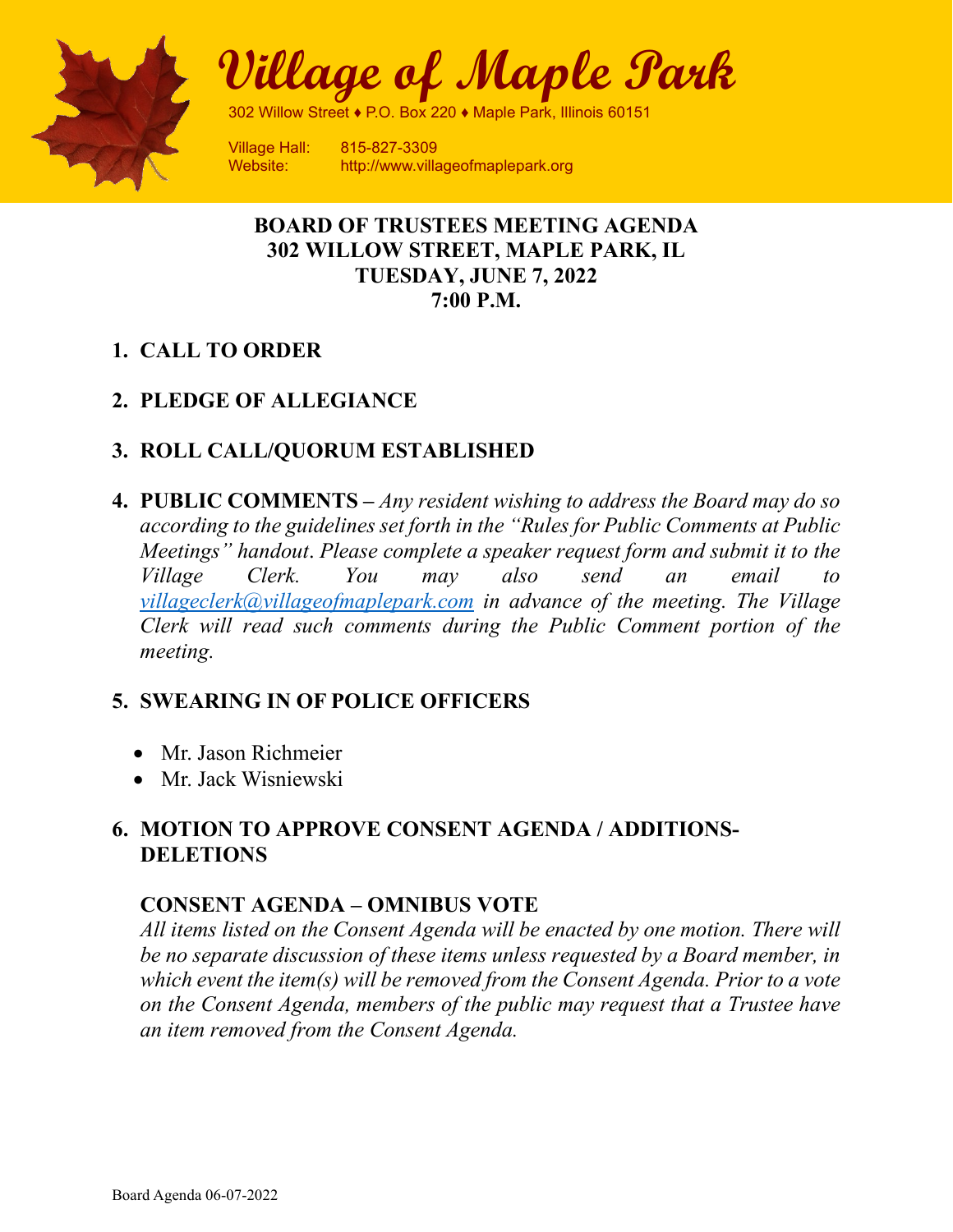Agenda Board of Trustees Meeting June 7, 2022 Page 2 of 3

**A.** Approval of Board Minutes

- Board of Trustees Meeting May 3, 2022
- Committee of the Whole Meeting May 17, 2022
- Special Village Board Meeting May 17, 2022
- **B.** Receive and File None
- **C.** Acceptance of Cash and Investment Report as of April 30, 2022

**D.** Approval of Bills Payable and Manual Check Register #816

| <b>ACCOUNTS PAYABLE:</b> | \$65,526.31 |
|--------------------------|-------------|
| MANUAL CHECKS:           | 1,616.82    |
| TOTAL:                   | \$67,143.13 |

- **E.** Approval of Travel, Meals, Lodging for Elected Officials /Employees
	- Metro West Board Meeting Meal and Meeting on April 21, 2022 for Dawn Wucki-Rossbach, \$40 for Metro West (included on June 7, 2022 warrant list).

## **7. FINANCIAL REPORT**

## **8. LEGAL REPORT**

## **9. VILLAGE ADMINISTRATOR REPORT**

- **10. POLICE DEPARTMENT REPORT**
- **11. PUBLIC WORKS REPORT**
- **12. ENGINEERING REPORT**
- **13. OLD BUSINESS**
- **14. NEW BUSINESS**

## **A. CONSIDERATIONS** - NONE